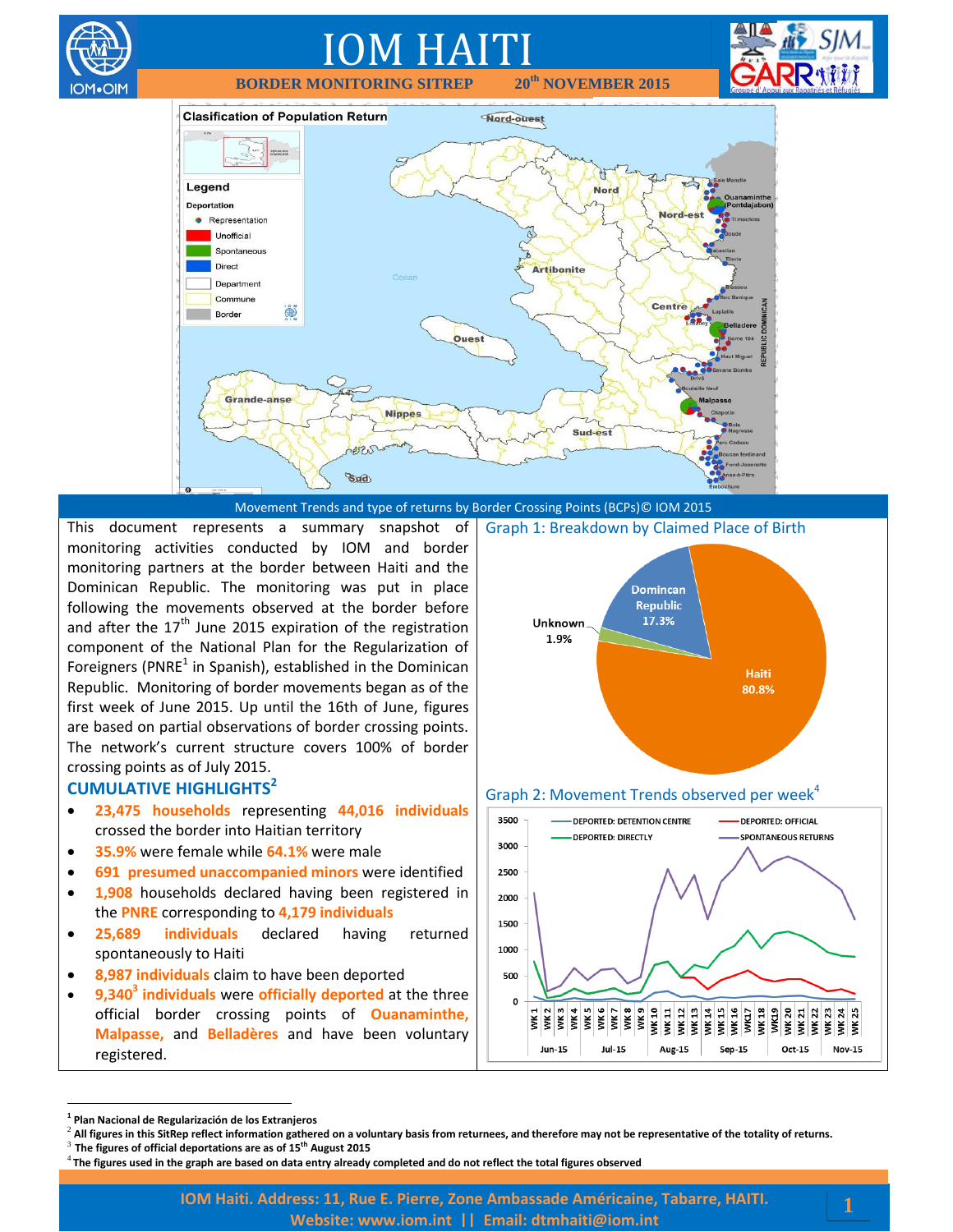

**IOM**.OIM

# IOM HAITI **BORDER MONITORING SITREP 20th NOVEMBER 2015**



#### **Sex Breakdown**

Of the 44,016 individuals monitored by the border monitoring network, **35.9%** were **female** and **64.1%** were **male**.





#### **Age Breakdown**

The majority of the returnee population reported being between the ages of **18-59 years old**, with individuals from this age group representing **65.8%** of the overall returning population. A reported **32.8%** are aged **0-17 years old** and **1.4%** falls into the elderly category.





#### **Types of vulnerabilities.**

Among the persons crossing the border, the network encountered **691 cases of presumed unaccompanied minors**. These cases were referred to the relevant government authorities (IBESR) and their partners for appropriate care and status determination.

Graph 5: Most common vulnerabilities identified.



#### **Documentation**

**29.6% (13,044 individuals)** of the returnees interviewed reported having Haitian Documentation, while **2.5% (1,115 individuals)** reported having Dominican documentation. A reported **67.8% (29,857 individuals)** did not possess any type of documentation.



The most common ID document presented by the returnee continues to be the **Haitian Birth Certificate**, corresponding to **68.9%** of the individuals with documentation. The second most common document is **the Haitian ID** (**CIN or NIF**) which represents **22.0%**. Graph 7: Types of documents



#### **Occupation**

The most common occupation within the DR held by returnees is **agriculture** (**10,797 households**), followed by **construction** (**5,765 households**) and commerce (**2,633 households**). Other declared occupations fall within transportation, hotel, maintenance, security, students, among others.





**IOM Haiti. Address: 11, Rue E. Pierre, Zone Ambassade Américaine, Tabarre, HAITI. Website: [www.iom.int](http://www.iom.int/) || Email: [dtmhaiti@iom.int](mailto:dtmhaiti@iom.int?subject=Border%20Monitoring%20info%20request)**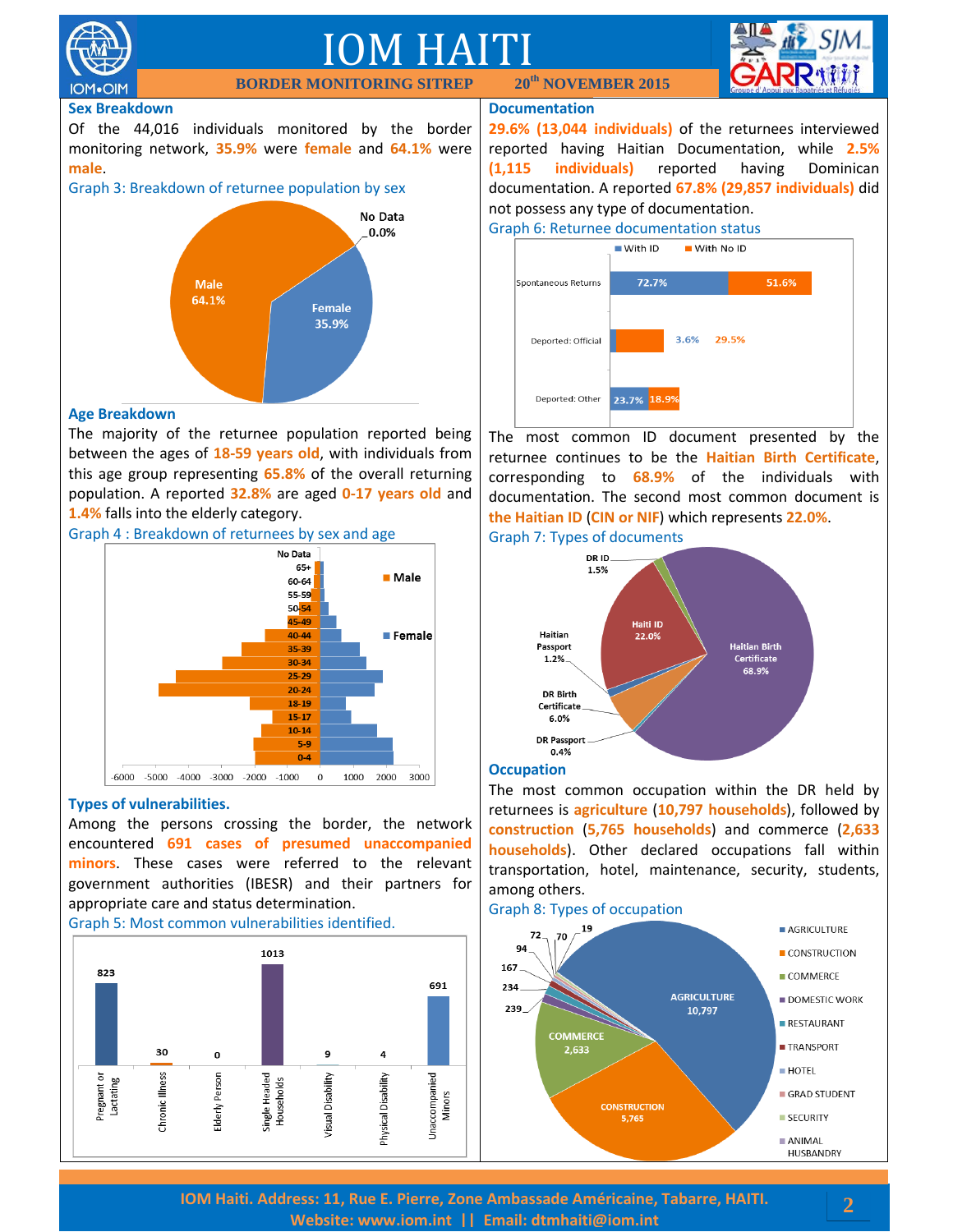

# IOM HAITI

**BORDER MONITORING SITREP 20th NOVEMBER 2015**

#### **Entry on Haitian Territory**

Of all 44,016 individuals interviewed, **25,689 individuals** declared having returned spontaneously to Haiti. While **8,987 individuals claimed** to have been **deported** into Haitian territory by various DR authorities (Immigration, CESFRONT, Military etc.), **9,340 individuals** have been **officially deported** by the DR Immigration (DGM).

#### Graph 9: Total returns by Authority



#### **Destination and Intentions**

When questioned regarding their intended destination, the following three communes have been most commonly indicated by returnees:

- **Cornillons/Grand Bois** as indicated by **2,339 households**
- **Anse-à-Pitres** as indicated by **1,796 households**
- **Fonds-Verettes** as indicated by **1,255 households**

#### Graph 10: Intended Destination



Irrespective of the type of returns, the trends observed during previous SitReps remain the same. The returnees have, most commonly, provided the following answers

- Intention to stay with relatives.
- Intention to rent a house
- Having nowhere to go
- Intention to stay with Friends
- $\bullet$  Intention to go to In a settlement/camp

#### **Individuals born in the Dominican Republic**

Of all returnees, 3,527 households (corresponding to 14,152 individuals) have at least one member who was born in the Dominican Republic. More specifically, this corresponds to a total of **7,634 individuals** born in the DR, **4,544** of which were born before January  $26<sup>th</sup>$  2010 and subsequently referred to UNHCR as a potential caseload/persons of interest who may fall under UNHCR mandate.

Graph 11: Age and sex breakdown of individuals born in the DR



#### **Family remaining in the Dominican Republic**

When asked about remaining family members in the DR, **27,732 individuals** (5,899 claimed deportees, 16,030 spontaneous returnees and 5,803 officially deported individuals) have indicated still having family members remaining in the DR.

Further questioning regarding the status of these remaining families has revealed that **76.0%** are **Haitians without visa**, **12.0%** are **Haitians with visa** and **6.1%** are **Dominican citizens** or have a **Resident status**.

Graph 12: Status of returnee's family members remaining in the DR



#### **Registration in the PNRE**

Of the 23,475 households interviewed by the network, **1,908 households** (representing **– 8.1%** of the returnee population) declared having been registered in the **Dominican PNRE**. Of these 1,908 households, **85.0% returned spontaneously to Haiti, 11.3% claimed** to have been **deported** and **3.7%** have been **officially deported** into Haitian territory.

Graph13: Registration in the PNRE by return status



**3**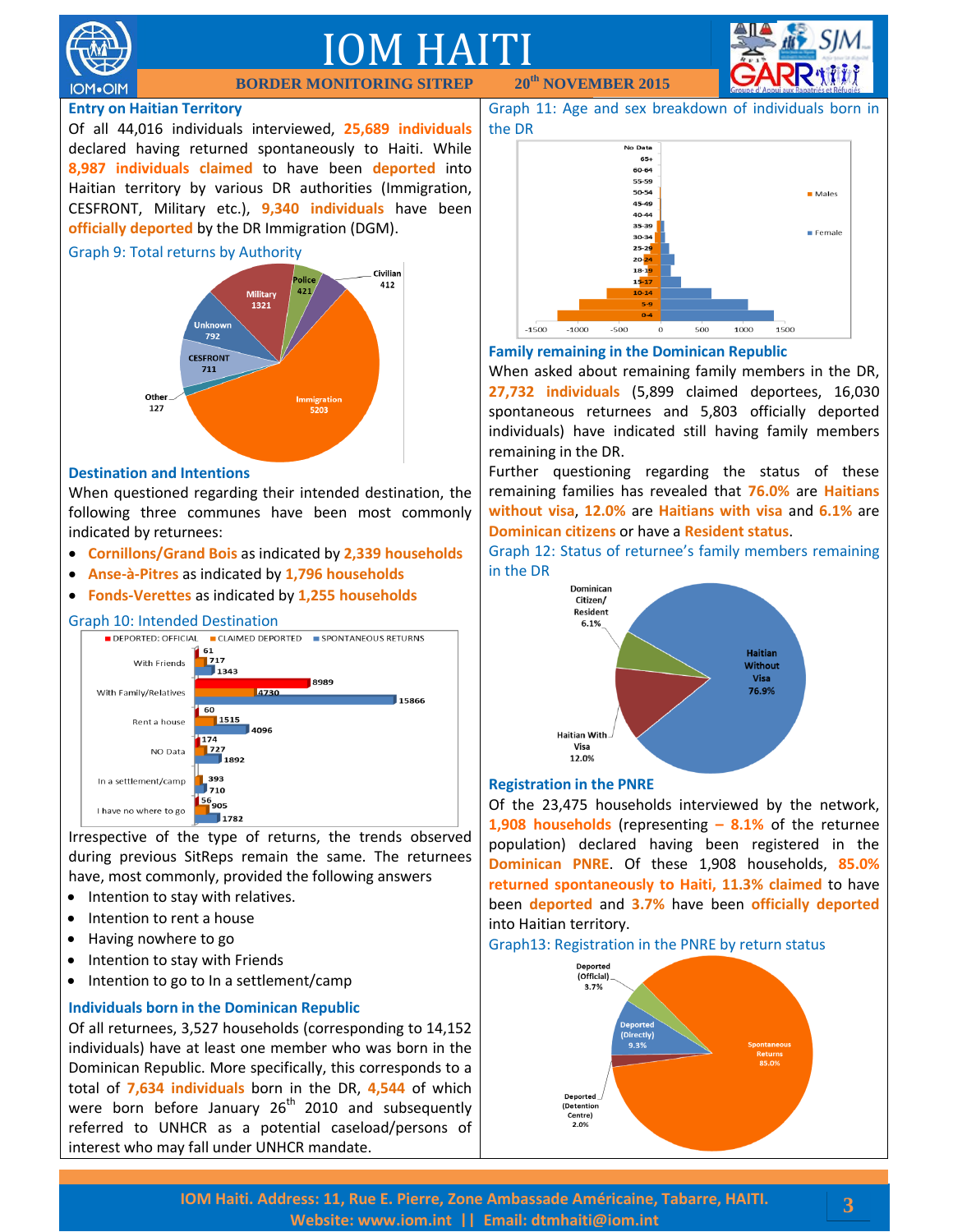

# IOM HAITI

**BORDER MONITORING SITREP 20th NOVEMBER 2015**



## **OFFICIAL DEPORTATIONS: PROFILING**

A total of **9,340 persons** have been officially deported at the official border crossing points of **Ouanaminthe**, **Malpasse** and **Belladères** and have been voluntary registered. Most of these deportations were conducted by **DR immigration authorities (DGM)**. The majority of returnees are individuals and not households/families. Indeed, a total of **9,231 households** corresponding to **9,340 individuals** have been officially deported.

#### Table 1: Official Deportations per official BCPs

| <b>Official BCPs</b> | <b>Households</b><br><b>Deported</b> | <b>Individuals</b><br><b>Deported</b> |
|----------------------|--------------------------------------|---------------------------------------|
| <b>Belladères</b>    | 1,835                                | 1.842                                 |
| <b>Malpasse</b>      | 3.077                                | 3,101                                 |
| <b>Ouanaminthe</b>   | 4.319                                | 4.397                                 |

#### Breakdown by gender and Age

Of all the 9,340 individuals officially deported, **95.3%** were **male** and **4.7%** were female.

The majority of the officially deported individuals have reported being between the ages of **18-59 years**, individuals from this age group representing **94.0%** of the deported population. A reported **5.6%** are aged between **0-17 years** old and a mere **0.4%** falls into the elderly category.

The **average age** of officially deported individuals is **26.45 years old**.

Graph 15: Age breakdown by sex and age of officially deported individuals



Among the people officially deported, **386** were **presumed unaccompanied minors** (UAM). These presumed UAMs were referred to the relevant government authority (IBESR) and their partners for appropriated care and status determination.

Graph 16: Most common vulnerabilities assessed among official deported individuals.



#### Deportation Procedures

Of all official deportations, **9,192** have reportedly been carried out by the **General Directory of Migration** (DGM in Spanish), **112** by the **CESFRONT** and **36** by the military. Graph 17: Authority carrying out official deportations



When questioned about the location from which they were deported, the respondents have indicated the following:

- **8,239 individuals** apprehended in **the street**
- **536** were apprehended in their **place of employment**
- **519** have been apprehended in their **residence**.

Graph 18: Location where officially deported individuals were apprehended



#### **Family remaining in the Dominican Republic**

A reported **5,695** of officially deported individuals have indicated still having **family members remaining in the DR**. They have indicated the following:

- **4,391** have **close relatives** remaining
- **589** have **children** (**daughter/son**) remaining in DR

 **531** have their spouse (**husband/wife**) still in DR Graph 19: Returnees family status in the DR



**IOM Haiti. Address: 11, Rue E. Pierre, Zone Ambassade Américaine, Tabarre, HAITI. Website: [www.iom.int](http://www.iom.int/) || Email: [dtmhaiti@iom.int](mailto:dtmhaiti@iom.int?subject=Border%20Monitoring%20info%20request)**